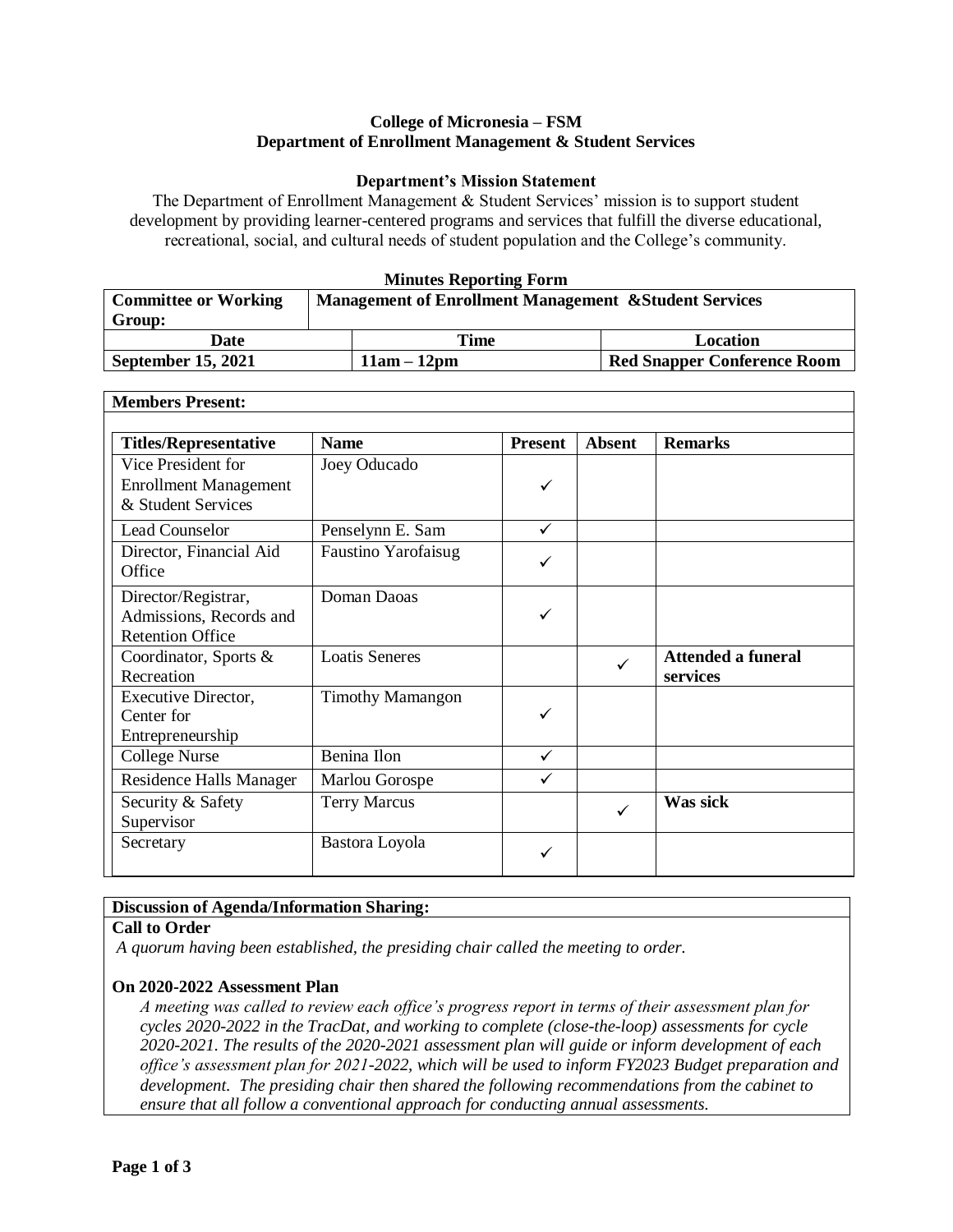- *1) Annual Assessment is done every cycle. According to the college's planning cycle under its IEMP, a cycle for an annual assessment is one year.*
- *2) Results of the annual assessment inform development of assessment plan (outcomes, assessment strategies and targets) for ensuing or subsequent cycle. As such, your 2020-2021 assessment report will inform or guide how you will be developing your assessment plan for 2021-2022. You can refer to your improvement plans that were informed by your assessment data for each of your assessment data for each of your assessment strategies under each outcome.*
- *3) In addition to 2, your 2020-2021 assessment report should include improvement plan and improvement(s) for each of the reported assessment strategies under each outcome. These improvement plan (or your actionable improvement plan, or what you intend to do, next and moving forward) and your improvement(s), or what improvements have been realized or achievement are NOW MANDATORY FIELDS in your assessment reports.*
- *4) BP No. 1110 requires all to conduct annual assessments of their programs and services, and results (or through their annual assessment plan as informed by prior assessment) inform or guide budget development. Thus, in your assessment plan, and now MANDATORY FIELD, provide the start and inactive dates, these fields are immediately under AOU Assessment Cycle field. For example, an outcome for 2021-2022 cycle will have a start date October 1, 2021, and an inactive date, September 30, 2021 (or dates similar to a fiscal year).*
- *5) Outcomes for your assessment plan must be linked to the program (or department) goal. In the TracDat and under assessment plan form, you can deactivate your old program goal, and insert the department's goal (as program goal) for 2021-2022, as follow: "Provide improved and accessible student support programs and services that complement and reinforce student learning, and enhance the accomplishment of the college's mission." We can later do the mapping of your outcomes to the ACCJC Standards, Strategic Directions, IEMP, ILOs.*
- *6) Conventionally naming the administrative outcome name, using this format:*

*Assessment Cycle + Department's Acronym + Unit's Acronym + Outcome + Number - + Two or three word phrase that capture succinctly the outcome's description.*

*2021-2022 EMSS VPEMSS Outcome 1 – Continuous Quality Improvement*

*This will be the example for how the outcome will be named conventionally, and starting cycle 2021-2022, moving forward. The description for this outcome may be then described:*

*"All EMSS administrative units shall regularly evaluate the effectiveness of their programs and services in accordance with BP 1110, and guided by the college's planning cycle under the 2018- 2023 Integrated Education Master Plan…"*

*7) Finally, alike what we approached the ISER, we tell our stories and in the process, we provide evidences to support out stories. Therefore, support assessment data and later your findings with evidences that are assigned with apt file names and in portable document formats (pdf).*

*The presiding chair reminded everyone that 2020-2022 assessment, improvement plans and improvements are mandatory. All units to ensure that each result under each assessment strategy should be improvement plans and improvements. All assessment plans should be completed and submitted to the cabinet as clearance for all offices to receive their budget worksheets to commence works on their*